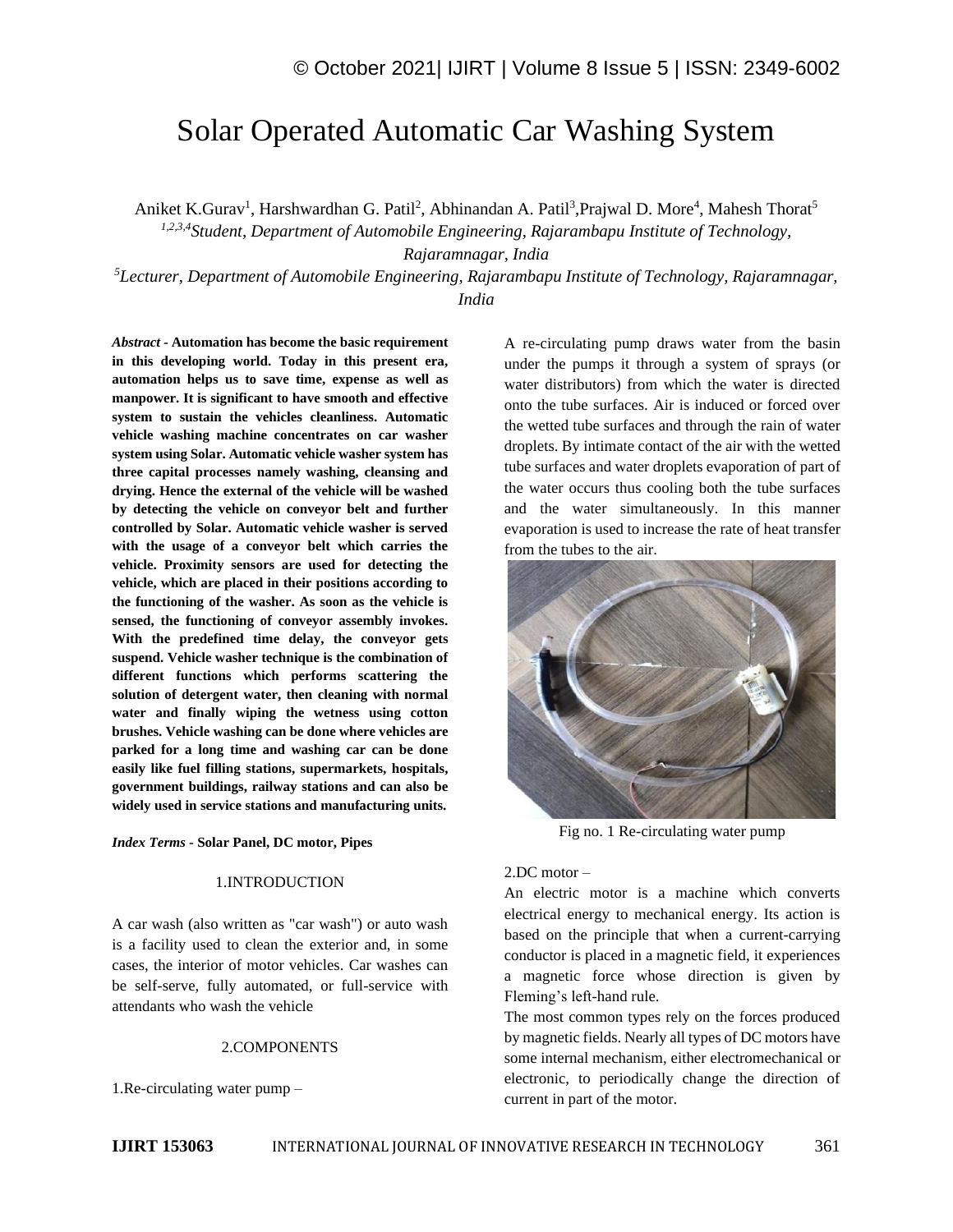## © October 2021| IJIRT | Volume 8 Issue 5 | ISSN: 2349-6002

DC motors were the first form of motor widely used, as they could be powered from existing direct-current lighting power distribution systems. A DC motor's speed can be controlled over a wide range, using either a variable supply voltage or by changing the strength of current in its field windings. When a motor is in operation, it develops torque.



Fig no.2 DC motor

#### 3.Normally open switch-

In electrical engineering, a switch is an electrical component that can "make" or "break" an electrical circuit, interrupting the current or diverting it from one conductor to another. the mechanism of a switch removes or restores the conducting path in a circuit when it is operated. It may be operated manually, for example, a light switch or a keyboard button, may be operated by a moving object such as a door, or may be operated by some sensing element for pressure, temperature or flow.



Fig no. 3 Normally open switch

### 4.Coil spring-

A coil spring, also known as a helical spring, is a mechanical device which is typically used to store energy and subsequently release it, to absorb shock, or to maintain a force between contacting surface. They are made of an elastic material formed into the shape of a helix which returns to its natural length when unloaded. Under tension or compression, the material (wire) of a coil spring undergoes torsion. The spring characteristics therefore depend on the shear modulus, not young's modulus. A coil spring may also be used as a torsion spring: in this case the spring as a whole is subjected to torsion about its helical axis. The material of the spring is thereby subjected to a bending moment, either reducing or increasing the helical radius. In this mode, it is the young's modulus of the material that determines the spring characteristics. Metal coil springs are made by winding a wire around a shaped former - a cylinder is used to form cylindrical coil springs



Fig no.3 Coil spring

#### 4.Solar panel-

Term solar panel is used to colloquially for photovoltaic (PV) module. A PV module is an assembly of photo-voltaic cells mounted in a framework solar electricity to electrical for installation. Photovoltaic cells use sunlight as a source of energy and generate direct current electricity. A collection of PV modules is called a PV Panel, and a system of Panels is an Array. Arrays of a photovoltaic system supply equipment. Most solar modules are currently produced from crystalline silicon (c-Si) solar cells made of silicon accounted for more than 90 percent of worldwide PV production, while the rest of the overall market is made up of thin-film.



Fig no.4 Solar panel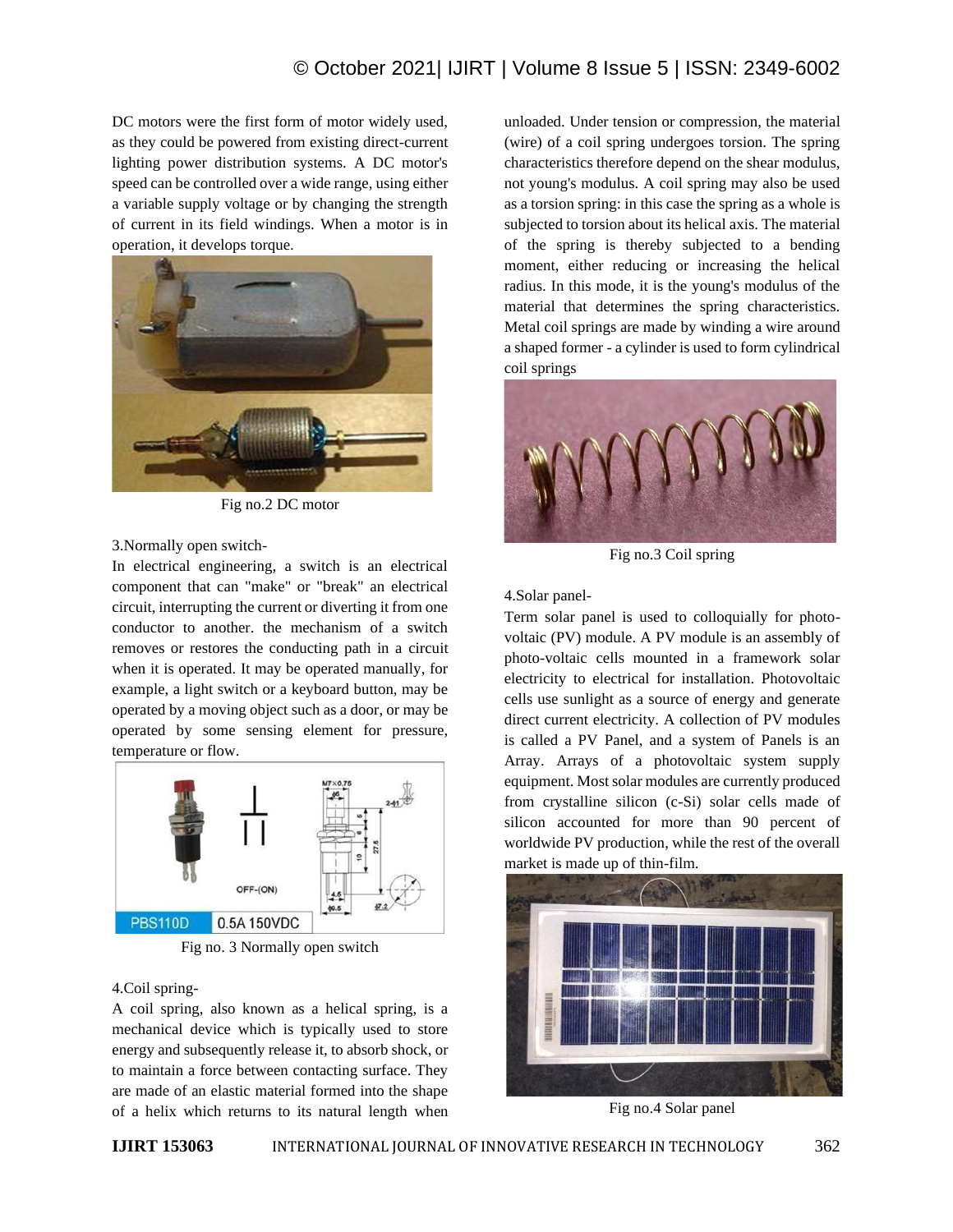## 5.C-channel-

The structural channel, also known as a C-channel or Parallel Flange Channel (PFC), is a type of (usually structural steel), used primarily in building construction and civil engineering. Its cross section consists of a wide "web", usually but not always oriented vertically, and two "flanges" at the top and bottom of the web, only sticking out on one side of the web. It is distinguished from I-beam or H-beam or Wbeam type steel cross sections in that those have flanges on both sides of the web.Steel Channel is a Hot Rolled product (typically grade ASTM A36). When looking at a cross section it has a vertical web with horizontal top and bottom flanges. It comes in a wide varying range of sizes and web thicknesses. The shape of this type of product provides a great amount of structural strength, making it an ideal product for making frames and bracing. Typically, it is used in the manufacturing of machinery, enclosures and vehicles. It is also used in the construction of buildings for structural support. The Structural Channel, also known as a C-Channel is distinguished from I-beam or Hbeam or W-beam which has flanges on both sides of the web.



Fig no.5 C-channel

## 6.Battery-

An automotive battery or car battery is a rechargeable battery that is used to start a motor vehicle. Its main purpose is to provide an electric current to the electricpowered starting motor, which in turn starts the chemically-powered internal combustion engine that actually propels the vehicle. Once the engine is running, power for the car's electrical systems is still supplied by the battery, with the alternator charging the battery as demands increase or decrease. We are going to use this battery in our project for supply power to DC motor.



Fig no.6 .12 V Battery Specification and dimensions of material-1.DC motor

| Voltage supply | ، 77       |
|----------------|------------|
| Speed          | $1800$ rpm |
| vpe:           |            |
| Units          |            |
| $ -$           |            |

2. Battery.

| Voltage      |          |
|--------------|----------|
| Manufacturer | Shengoeu |

3. Solar panel-

| Length      | L 1.5 & B |
|-------------|-----------|
| <b>Type</b> | 10        |

## 3.DESIGN OF MODEL



#### 4. FINAL MODEL